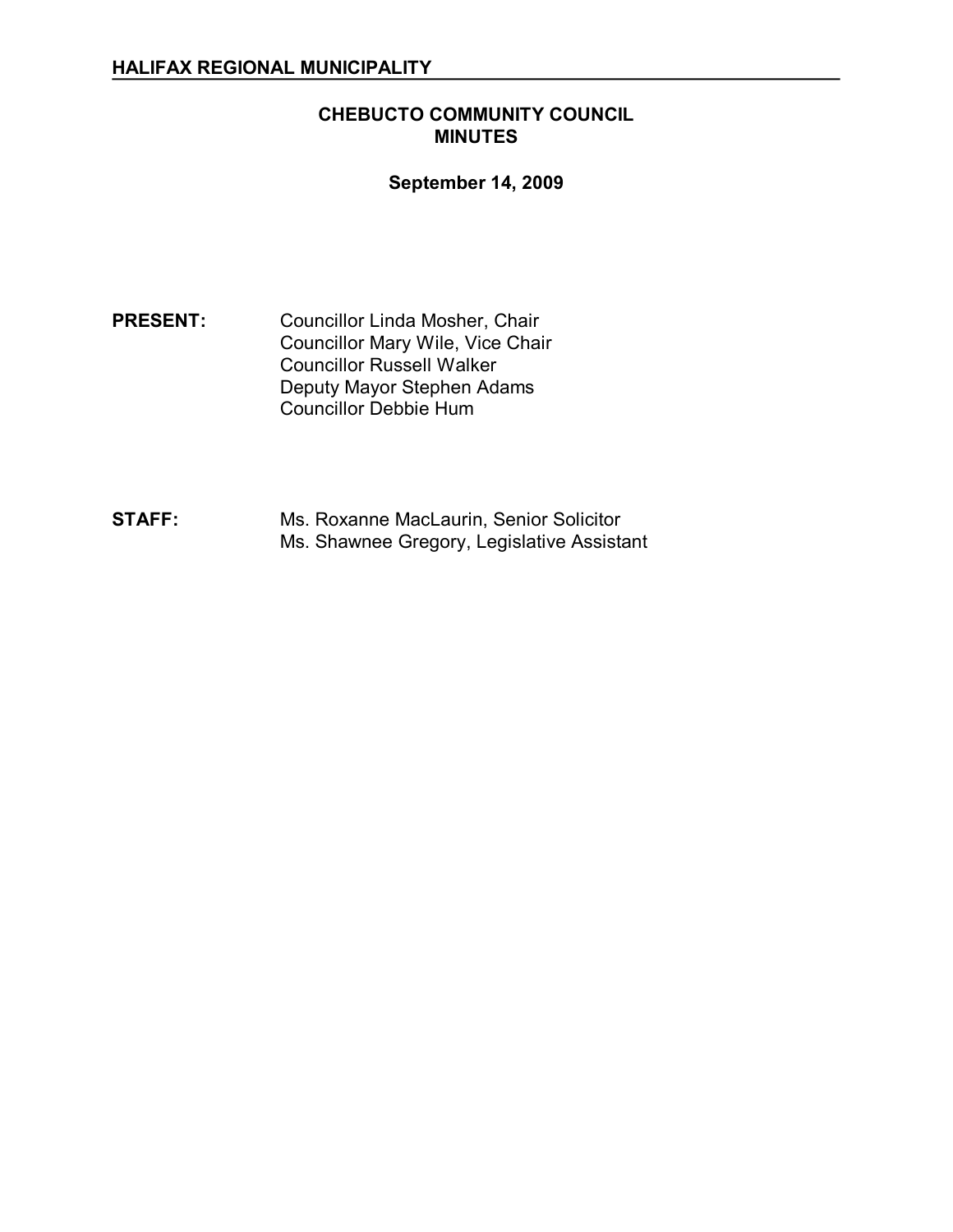# TABLE OF CONTENTS

2

| 1.  |                                                                                                                                                                                                                                                                                    |
|-----|------------------------------------------------------------------------------------------------------------------------------------------------------------------------------------------------------------------------------------------------------------------------------------|
| 2.  |                                                                                                                                                                                                                                                                                    |
| 3.  | APPROVAL OF THE ORDER OF BUSINESS AND APPROVAL OF<br>ADDITIONS AND DELETIONS                                                                                                                                                                                                       |
| 4.  | BUSINESS ARISING OUT OF THE MINUTES  4<br>4.1<br>4.1.1 Tremont Park Alternate Main Entrance  4<br>4.1.2Traffic and Safety Issues on Melody Drive and Skylark Drive  4<br>4.1.3 Request to Name the Baseball Diamond at Mainland Common the                                         |
| 5.  |                                                                                                                                                                                                                                                                                    |
| 6.  |                                                                                                                                                                                                                                                                                    |
| 7.  | CONSIDERATION OF DEFERRED BUSINESS  4                                                                                                                                                                                                                                              |
| 8.  | <b>HEARINGS</b><br>8.1<br>8.2<br>8.2.1 Appeal of the Development Officer's Decision to Refuse a Variance<br>8.2.2 Appeal of the Development Officer's Decision to Approve an<br>Application for a Variance - 31 Southill Drive, Halifax  6                                         |
| 9.  | CORRESPONDENCE, PETITIONS AND PRESENTATIONS  7<br>9.1<br>9.2<br>9.3                                                                                                                                                                                                                |
| 10. | 10.1<br>10.1.1 Case 01003: MPS/LUB Amendments and Development Agreement<br>10.1.2 Case 01272: Rezoning of 4 Tremont Drive, Halifax  8<br>10.1.3 Case 01253: Amending Development Agreement - Governor's<br>10.1.4 Councillor Appointment to the District Boundary Review Committee |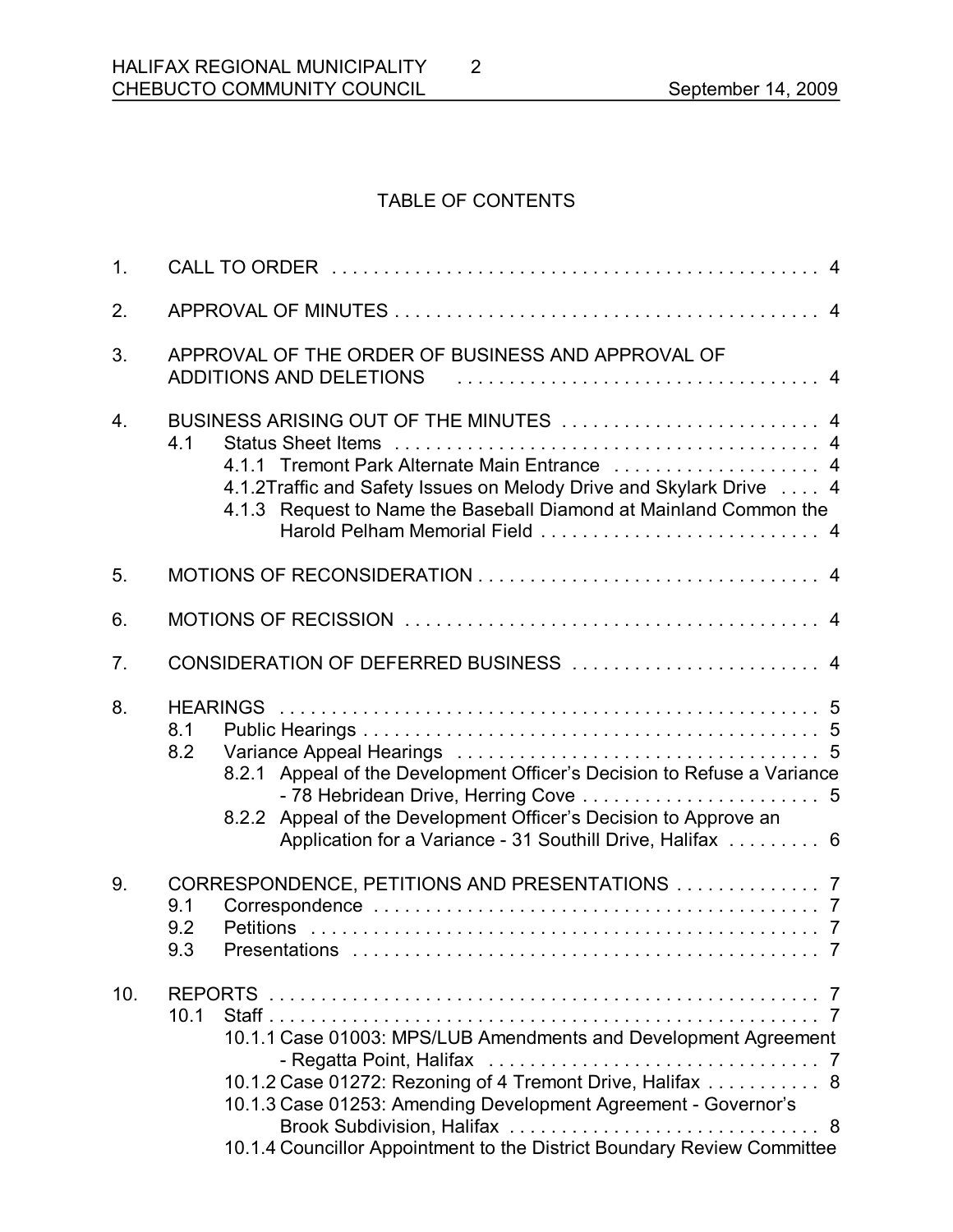# HALIFAX REGIONAL MUNICIPALITY CHEBUCTO COMMUNITY COUNCIL September 14, 2009

|                 | 10.2.1 New Park Naming/Dedication - Kelly Street Development -<br>10.2.2 Former CN Rail Line - Councillor Mosher [1, 1, 1, 1, 1, 1, 1, 1, 1, 1, 1, 9]                                                                               |  |
|-----------------|-------------------------------------------------------------------------------------------------------------------------------------------------------------------------------------------------------------------------------------|--|
| 11 <sub>1</sub> |                                                                                                                                                                                                                                     |  |
| 12 <sub>1</sub> |                                                                                                                                                                                                                                     |  |
| 13.             | NOTICES OF MOTION <i>interesting the continuum of the series</i> of the series of the series of the series of the series of the series of the series of the series of the series of the series of the series of the series of the s |  |
| 14 <sub>1</sub> |                                                                                                                                                                                                                                     |  |
| 15.             |                                                                                                                                                                                                                                     |  |
| 16.             |                                                                                                                                                                                                                                     |  |

3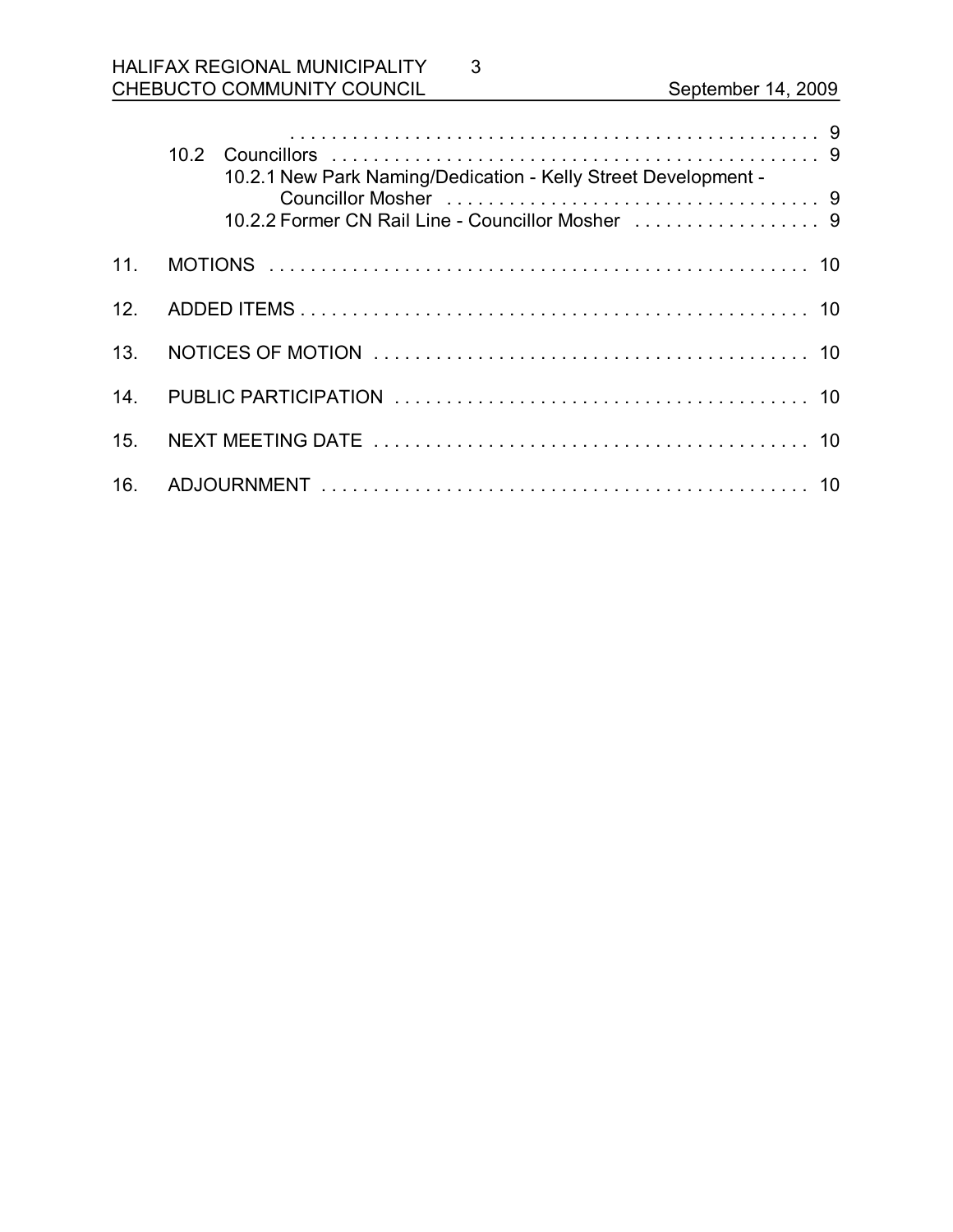# **1. CALL TO ORDER**

The Chair called the meeting to order at 7:03 p.m.

# **2. APPROVAL OF MINUTES July 6, 2009**

**MOVED by Councillor Wile, seconded by Councillor Hum, that the minutes of July 6, 2009, be approved as presented. MOTION PUT AND PASSED.** 

## **3. APPROVAL OF THE ORDER OF BUSINESS AND APPROVAL OF ADDITIONS AND DELETIONS**

**MOVED BY Councillor Adams, seconded by Councillor Walker, that the agenda be approved as presented. MOTION PUT AND PASSED.** 

## **4. BUSINESS ARISING OUT OF THE MINUTES**

#### **4.1 Status Sheet Items**

# **4.1.1 Tremont Park Alternate Main Entrance**

Councillor Hum advised that staff were currently reviewing this issue and that the information may come forward in a future development application. She indicated that she would like this item to remain on the Status Sheet.

#### **4.1.2 Traffic and Safety Issues on Melody Drive and Skylark Drive**

C An Information Report dated July 28, 2009 was before Community Council.

Councillor Hum advised that staff had addressed many resident concerns; noting that this was a long standing community issue. She indicated that the information report dated July 28, 2009 would be sent to the residents of Melody and Skylark Drive and to the Rockingham Residents' Association.

This item will be removed from the Status Sheet.

# **4.1.3 Request to Name the Baseball Diamond at Mainland Common the Harold Pelham Memorial Field**

The Chair requested an update on this ongoing issue.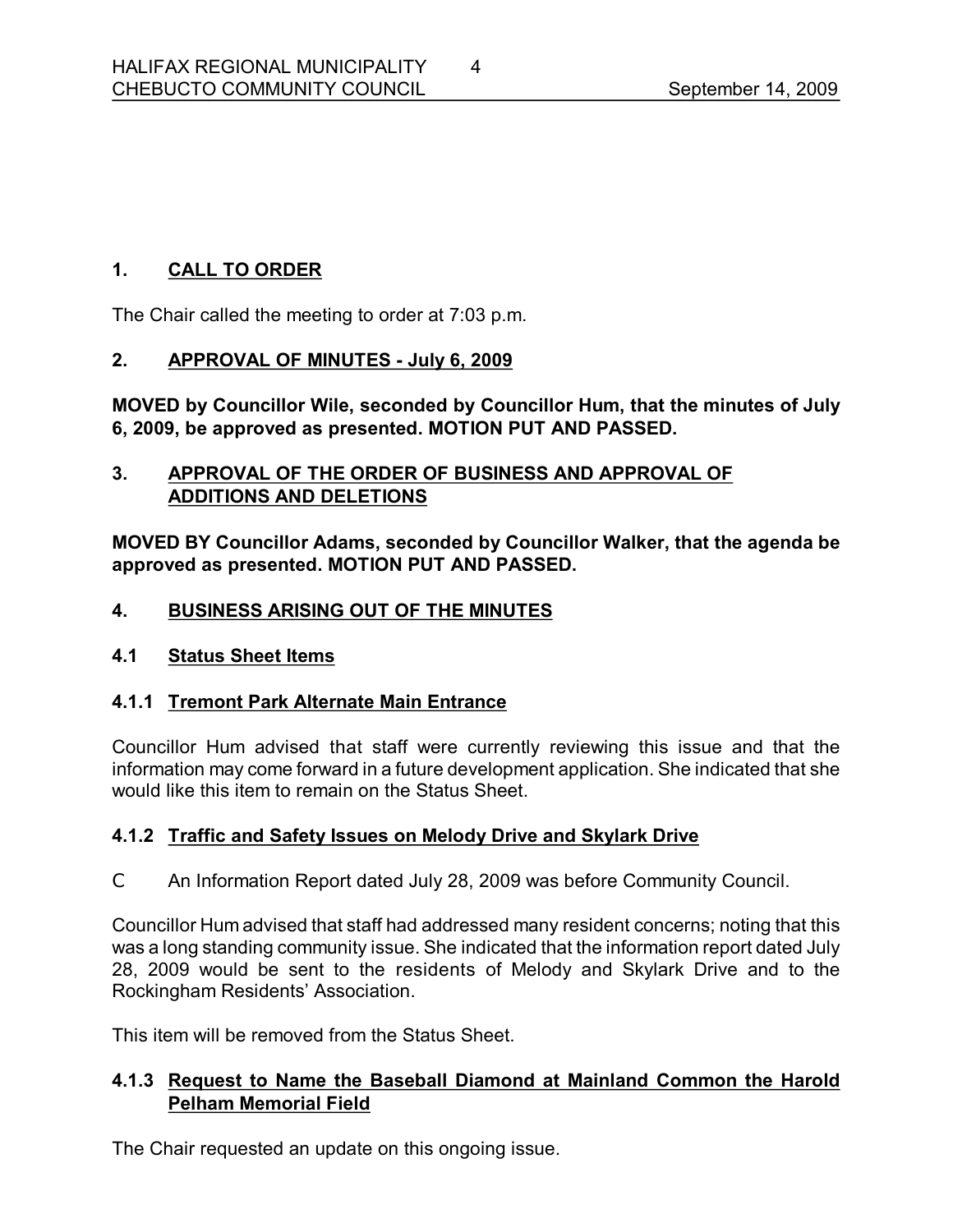Councillor Wile indicated that she would like this item to remain on that Status Sheet.

5

#### **5. MOTIONS OF RECONSIDERATION NONE**

- **6. MOTIONS OF RECISSION NONE**
- **7. CONSIDERATION OF DEFERRED BUSINESS NONE**
- **8. HEARINGS**
- **8.1 Public Hearings None**
- **8.2 Variance Appeal Hearings**

# **8.2.1 Appeal of the Development Officer's Decision to Refuse a Variance 78 Hebridean Drive, Herring Cove**

C A report dated August 27, 2009 was before Community Council.

Ms. Erin MacIntyre, Development Technician, provided the presentation on the Appeal of the Development Officer's Decision to Refuse a Variance 78 Hebridean Drive, Herring Cove. She indicated that the request was to permit the conversion of an accessory building to a single unit dwelling. She noted that accessory buildings were not meant for human habitation thus the relaxed setback.

The Chair reviewed the Rules of Procedure for Variance Appeal Hearings and called for those wishing to speak for or against the Appeal of the Development Officer's Decision to Refuse a Variance - 78 Hebridean Drive, Herring Cove.

**Mr. Noel Taussig, Appellant**, advised that all of his neighbours had signed a letter of support for him to complete the conversion. He indicated that the possibility of demolishing or moving the accessory building was not possible as it was on a slab. Mr. Taussig also stated that when sewer and water services went through the subdivision he got two pins and hooked into the garage. He noted that he had hired a surveyor who advised that the lot was big enough as well as an architect who indicated that the building was sound. In closing, Mr. Taussig stated that the possibility of leaving the building and making another made no sense and would crowd the lot.

Regarding the possibility of other residents in the neighbourhood making applications to subdivide, Ms. Rosemary MacNeil, Development Officer, advised that she was not aware of any other applications, however, it was entirely possible as this was an area with fresh services and infill.

The Chair called three times for additional speakers. Hearing none, the following motion was placed: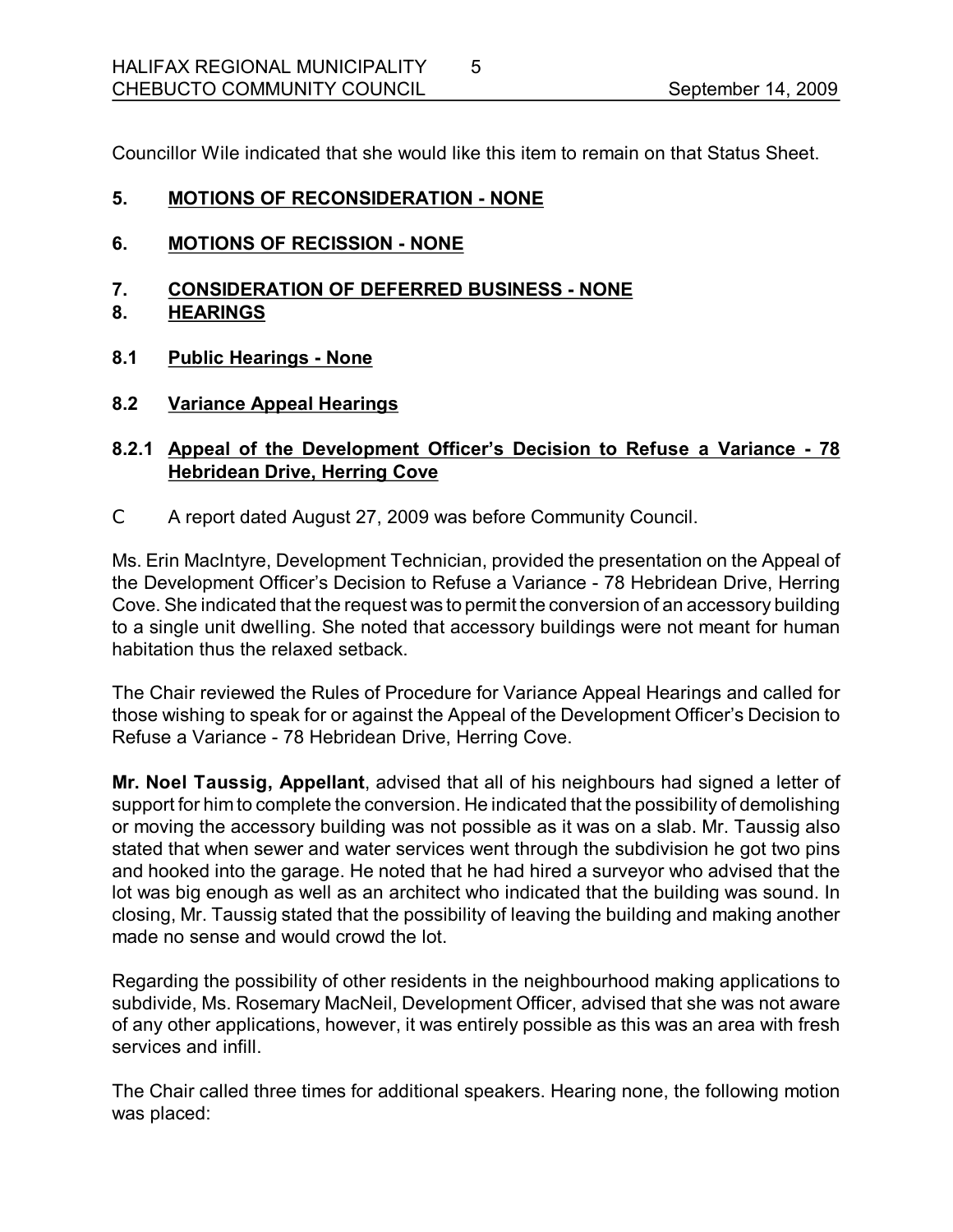**MOVED BY Councillor Adams, seconded by Councillor Wile, that the Variance Appeal Hearing be closed. MOTION PUT AND PASSED.** 

6

**MOVED BY Councillor Adams, seconded by Councillor Walker, that Chebucto Community Council overturn the Development Officer's decision and approve the variance. MOTION PUT AND PASSED.** 

#### **8.2.2 Appeal of the Development Officer's Decision to Approve an Application for a Variance 31 Southill Drive, Halifax**

C A report dated August 27, 2009 was before Community Council.

Ms. Shilo Gempton, Development Technician, clarified several errors in the staff report dated August 27, 2009. Corrections were as follows:

- C Page 1 the date should be *2009* rather than *2008*;
- C Page 1, under Origin, it should read *Mainland* rather than *Peninsula* Land Use Bylaw;
- C Page 1, under Recommendation, it should read *approve* rather than *deny*;
- C Page 2, under Alternatives, it should read *approve* rather than *refuse*;
- C Page 3, Alternative 2, should read *to* grant the variance rather than *and*.

Ms. Gempton noted that the applicant had requested a setback for a deck. As further background information, she stated that a variance had been granted in 1987 to relax the left yard setback and although the deck was never constructed the variance was still valid.

The Chair reviewed the Rules of Procedure for Variance Appeal Hearings and called for those wishing to speak for or against the Appeal of the Development Officer's Decision to Approve an Application for a Variance - 31 Southill Drive, Halifax.

**Mr. Patrick Keast, Appellant**, advised that although planning permission was only granted in May of 2009; renovations were done on April 3, 2009 such as the door from the kitchen being removed and a wall installed, the stairs which led from the kitchen door removed and patio doors installed. He stated that he had no knowledge of what was happening and received no information except that a deck would be installed approximately three metres from his bedroom window. He indicated that he believed that construction was done without planning permission; noting that this construction would have an impact on the value of his house. Mr. Keast noted that the plans from 1987 indicated that the side deck would be accessed by the kitchen door which was no longer there.

The Chair and staff advised that the variance was only in regards to the new application for a front deck as the side deck had already been approved in 1987.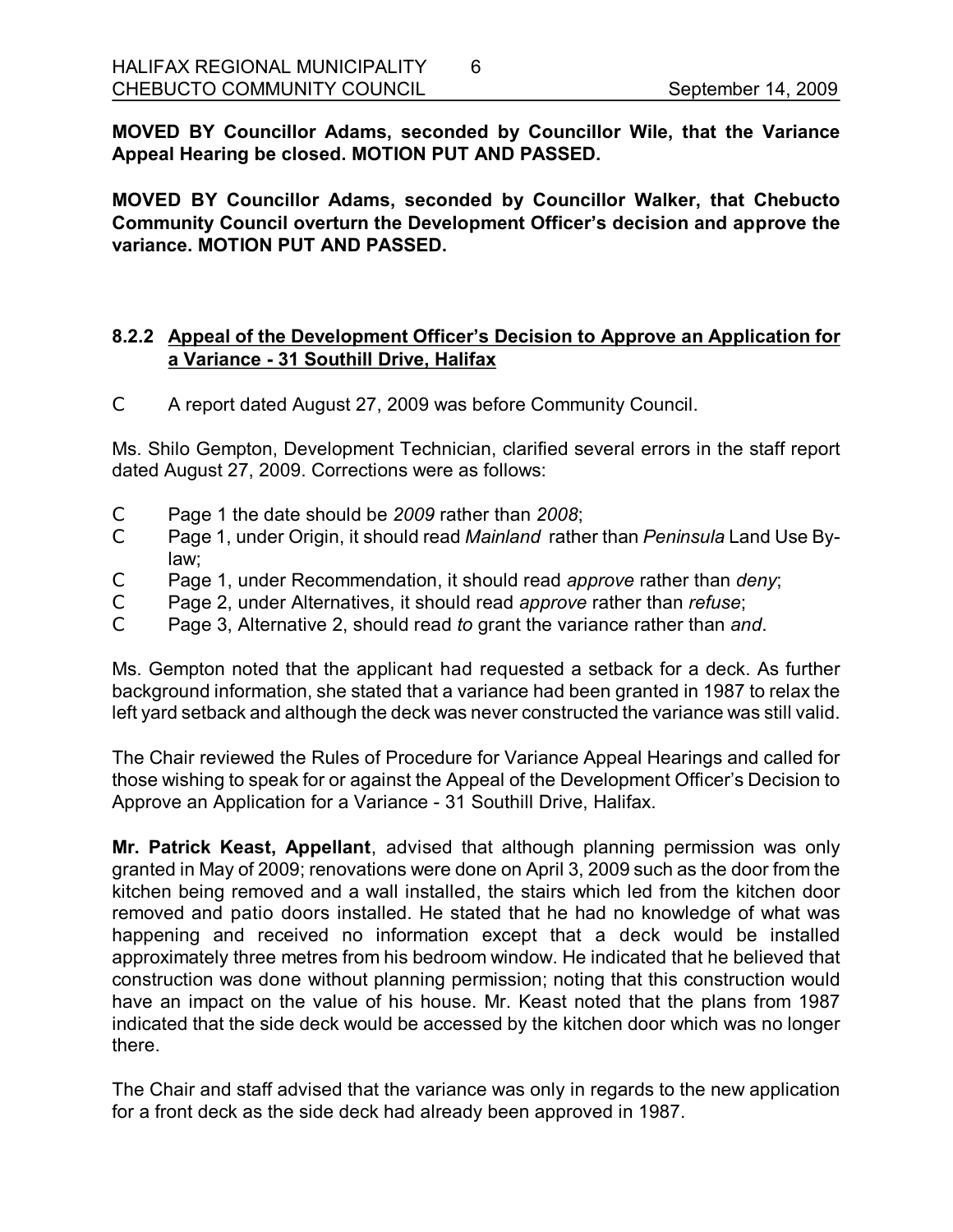**Mr. JohnThibault, Applicant**, 31 Southill Drive, advised that he had bought his home with the intention of updating it to make it more modern as the current kitchen plan was unacceptable for a proper kitchen layout. He stated that this was why the door was moved over off the dining room which was a little closer to the front of the house. He indicated that he had applied for a deck permit and variance set up to 10 feet to allow for an adequate side deck.

The Chair called three times for additional speakers. Hearing none, the following motion was placed:

### **MOVED BY Councillor Walker, seconded by Councillor Adams, that the Variance Appeal Hearing be closed. MOTION PUT AND PASSED.**

A discussion ensued with staff responding to questions. Ms. MacNeil advised that the permit was issued in May, however, the patio doors were completed in April under a separate renovation permit.

**MOVED BY Councillor Walker, seconded by Councillor Hum, that Chebucto Community Council overturn the Development Officer's Decision and deny the variance. MOTION PUT AND PASSED.** 

- **9. CORRESPONDENCE, PETITIONS AND PRESENTATIONS**
- **9.1 Correspondence None**
- **9.2 Petitions None**
- **9.3 Presentations None**
- **10. REPORTS**
- **10.1 Staff**

### **10.1.1 Case 01003: MPS/LUB Amendments and Development Agreement Regatta Point, Halifax**

C A supplementary report dated July 22, 2009 was before Community Council.

Mr. Luc Ouellet, Planner, provided an update on Case 01003: MPS/LUB Amendments and Development Agreement - Regatta Point, Halifax. He advised that the Development Agreement had gone through a second Public Information Meeting (PIM) at which additional changes to the plans were brought forward including an increase in the number of underground parking spaces.

The Chair stepped down at 7:49 p.m. Councillor Wile assumed the Chair.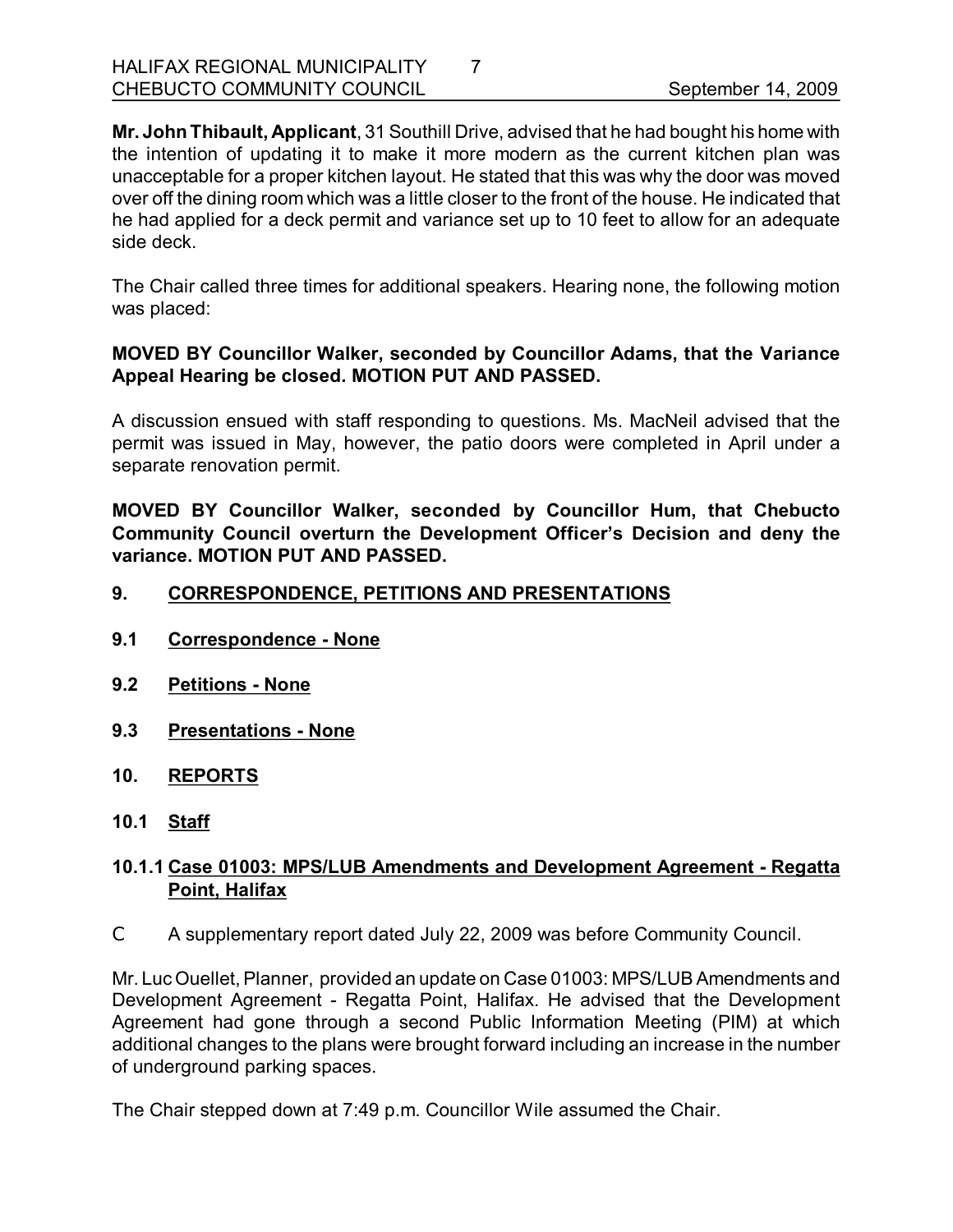Councillor Mosher advised that at both PIM's the developer had committed to 34 underground parking spaces, however, the Development Agreement in the supplementary report only included 30. She requested that an amendment be made to reflect 34 spaces.

8

Mr. Ouellet advised that upon speaking with the planner he had indicated that 34 spaces could be included, however, they left 30 in the Development Agreement in case the detailed design plan showed there would not be sufficient room for 34.

Councillor Mosher advised that she would also like the Development Agreement to be vetted by legal staff. She put the motion on the floor including the following amendments:

**MOVED BY Councillor Mosher, seconded by Councillor Adams, that Chebucto Community Council:**

- **1. Move Notice of Motion to consider approval of the proposed Development Agreement contained in Attachment A of the report dated July 22, 2009** *with the amendment that the underground parking lot contain 34 spaces and that the report dated July 22, 2009 be forwarded to HRM Legal Staff prior to the scheduling a joint public hearing with Regional Council***; and**
- **2. Recommend that Regional Council give First Reading to the proposed amendments to the Halifax Municipal Planning Strategy and the Halifax Mainland Land Use Bylaw, as provided in Attachments A and B of the staff report dated March 3, 2009 (Attachment D), and schedule a joint public hearing with Chebucto Community Council.**

A discussion ensued. Mr. Ouellet advised that the amendments would not be considered a major change.

#### **MOTION PUT AND PASSED.**

Councillor Mosher assumed the Chair at 8:00 p.m.

#### **10.1.2 Case 01272: Rezoning of 4 Tremont Drive, Halifax**

C A report dated August 6, 2009 was before Community Council.

**MOVED BY Councillor Hum, seconded by Councillor Walker, that Chebucto Community Council:**

**1. Give First Reading to the proposed rezoning and schedule a public hearing for October 5, 2009; and**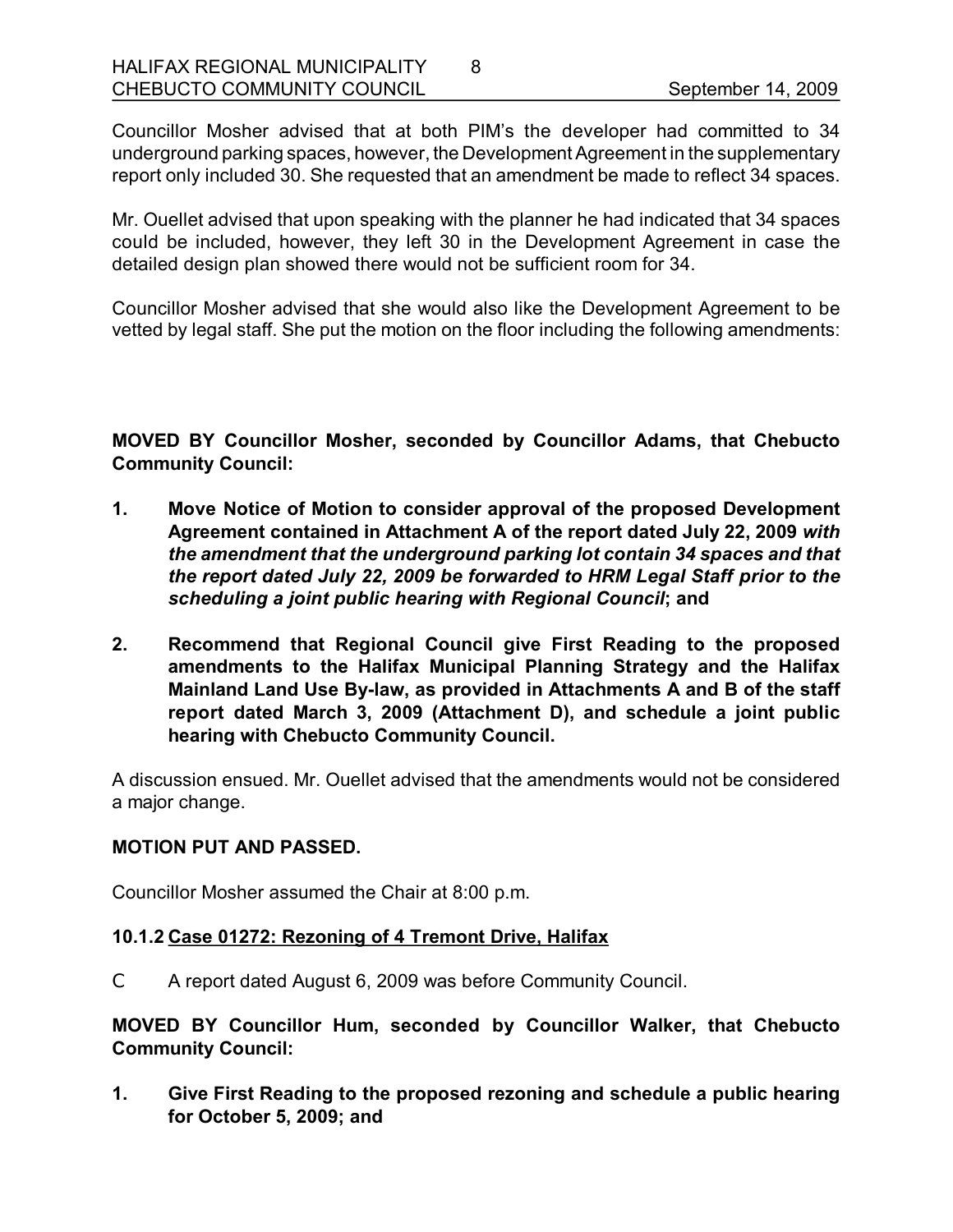**2. That the notification area be expanded to include all of Tremont Drive and any properties with Bedford Highway addresses that abut Tremont Drive.** 

### **MOTION PUT AND PASSED.**

# **10.1.3 Case 01253: Amending Development Agreement Governor's Brook Subdivision, Halifax**

C A report dated August 10, 2009 was before Community Council.

**MOVED BY Councillor Adams, seconded by Councillor Walker, that Chebucto Community Council give Notice of Motion to consider the proposed Amending Agreement, as described in Attachment "A" of the report dated August 10, 2009 and schedule a public hearing for October 5, 2009. MOTION PUT AND PASSED.** 

### **10.1.4 Councillor Appointment to the District Boundary Review Committee**

**MOVED BY Councillor Walker, seconded by Councillor Hum, that Councillor Mosher be appointed to the District Boundary Review Committee. MOTION PUT AND PASSED.** 

#### **10.2 Councillors**

# **10.2.1 New Park Naming/Dedication Kelly Street Development Councillor Mosher**

The Chair stepped down at 8:05 p.m. Councillor Wile assumed the Chair.

Councillor Mosher advised that Mr. Cleveland Brewer was a war veteran and she would like to name the new park in the Kelly Street Development in his honour and would also like to erect a memorial in the park to honour all those who had given the supreme sacrifice in war.

#### **MOVED BY Councillor Mosher, seconded by Councillor Adams, that the new park in the Kelly Street Development be named Cleveland Brewer Park. MOTION PUT AND PASSED.**

#### **10.2.2 Former CN Rail Line Councillor Mosher**

C An information report dated July 7, 2009 was before Community Council.

#### **MOVED BY Councillor Mosher, seconded by Councillor Walker, that Chebucto Community Council:**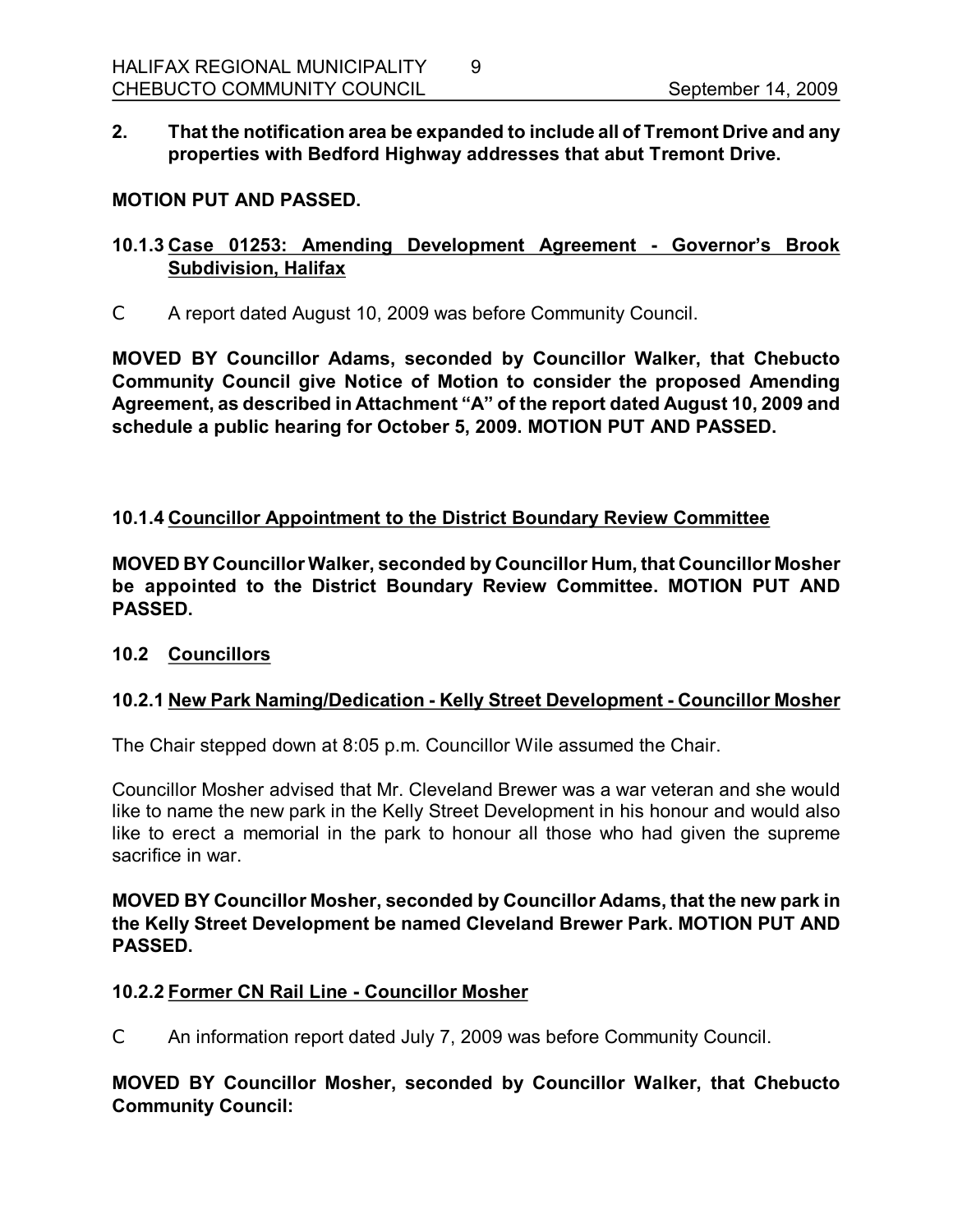- **1. Request that a public committee be formed for the active transportation corridor formerly known as the Chester Spur Line and that the Committee be comprised of one representative from the Bayers Lake Business Association (to be determined by the Association), two residents residing in the Fairview portion of District 15 and four residents residing in the Springvale/Fairmount and Rockwood subdivisions portion of District 17; and**
- **2. That the Committee include three members of Council, representing the three Districts that the trail has homes or businesses located, namely, District 10, District 15 and District 17.These Councillor appointments will be ExOfficio on the Committee; and**
- **3. That staff bring forward Terms of Reference for the Committee at the next meeting of Chebucto Community Council, being held on Monday, October 5, 2009; and**
- **4. That Committee vacancies be advertised in the following Saturday Municipal notices in the Halifax Herald, Saturday, September 19 and Saturday, September 26. In addition, all members of Chebucto Community Council will advertise on their respective HRM websites. Written notice will be provided to all propertyowners on the mailing list forthe public meetings, including the Bayers Lake Business Association.**

#### **MOTION PUT AND PASSED.**

- **11. MOTIONS NONE**
- 12. **ADDED ITEMS NONE**
- 13. NOTICES OF MOTION NONE

#### **14. PUBLIC PARTICIPATION**

There was no one wishing to speak at this time.

### **15. NEXT MEETING DATE**

The next meeting was scheduled for Monday, October 5, 2009.

#### **16. ADJOURNMENT**

The meeting was adjourned at 8:12 p.m.